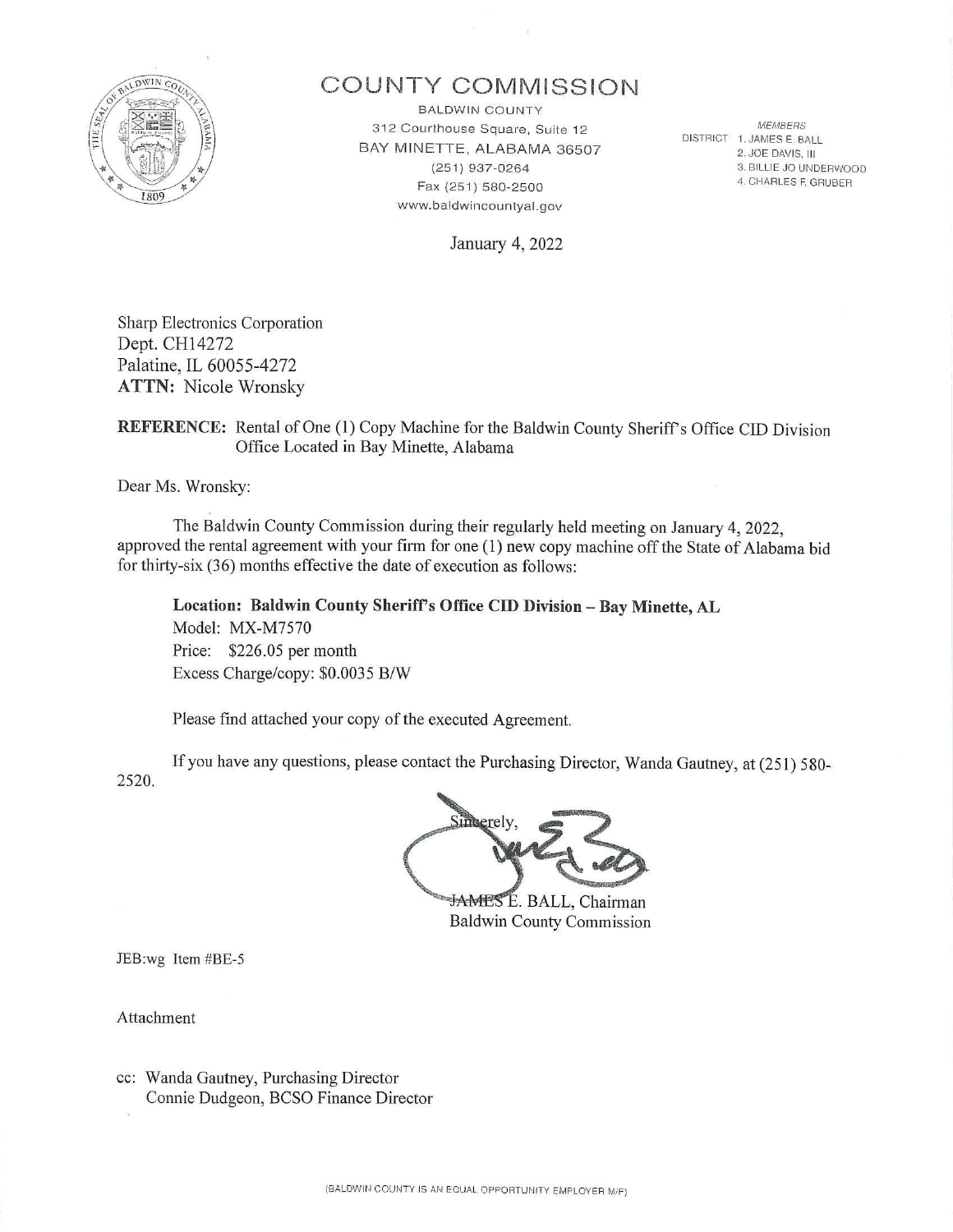Order# B326 ---------

**Sharp Electronics Corporation** 

 $\omega$ 

**Order Address:** One Sharp Plaza Box Q, Mahwah, NJ 07495

Remit Address: Dept CH 14272, Palatine, IL 60055-4272

STATE CONTRACT RENTAL AGREEMENT

| <b>BILL TO:</b>                  | SHIP TO:                        |
|----------------------------------|---------------------------------|
| <b>Baldwin County Commission</b> | Baldwin County Sheriff's Office |
| 312 Courthouse Square Suite 11   | Bayminette C.I.D.               |
| Bay Minette, AL 36507            | 320 N. Hoyle Ave.               |
|                                  | Bay Minette, AL 36507           |
| TELEPHONE # 251-580-1911         | TELEPHONE # 251-580-1685        |
| Contact: Sherry Smith            | Contact: Brittney Lundy         |
| <b>DATE</b>                      | <b>BEGINNING METER READ</b>     |

TERM: 3 YR. Agreement under the provisions of State of Alabama Contract #140603-AL-06

RATE: Monthly Base Charge: \$226.05 Copies Excess Charge<br>
Included M/A Per Copy \$ \$.0035 B/W

3 Yr Equip. Total \$8,137.80

 $\frac{1}{\sqrt{2}}$ 

 $\label{eq:R1} \mathcal{P}(\underline{\mathbf{a}}) = \mathcal{P}(\underline{\mathbf{a}})$ 

Note: Per the terms and conditions of the AL contract, the applicable local usage tax has been added to the monthly payment

| <b>MFG</b>   | <b>MODEL</b> | SERIAL # | LOCATION | <b>METER</b> |
|--------------|--------------|----------|----------|--------------|
| <b>SHARP</b> | MX-M7570     |          |          |              |
|              | MX-RB26      |          |          |              |
|              | MX-FN34      |          |          |              |
|              | MX-FX15      |          |          |              |
|              |              |          |          |              |
|              |              |          |          |              |
|              |              |          |          |              |
|              |              |          |          |              |